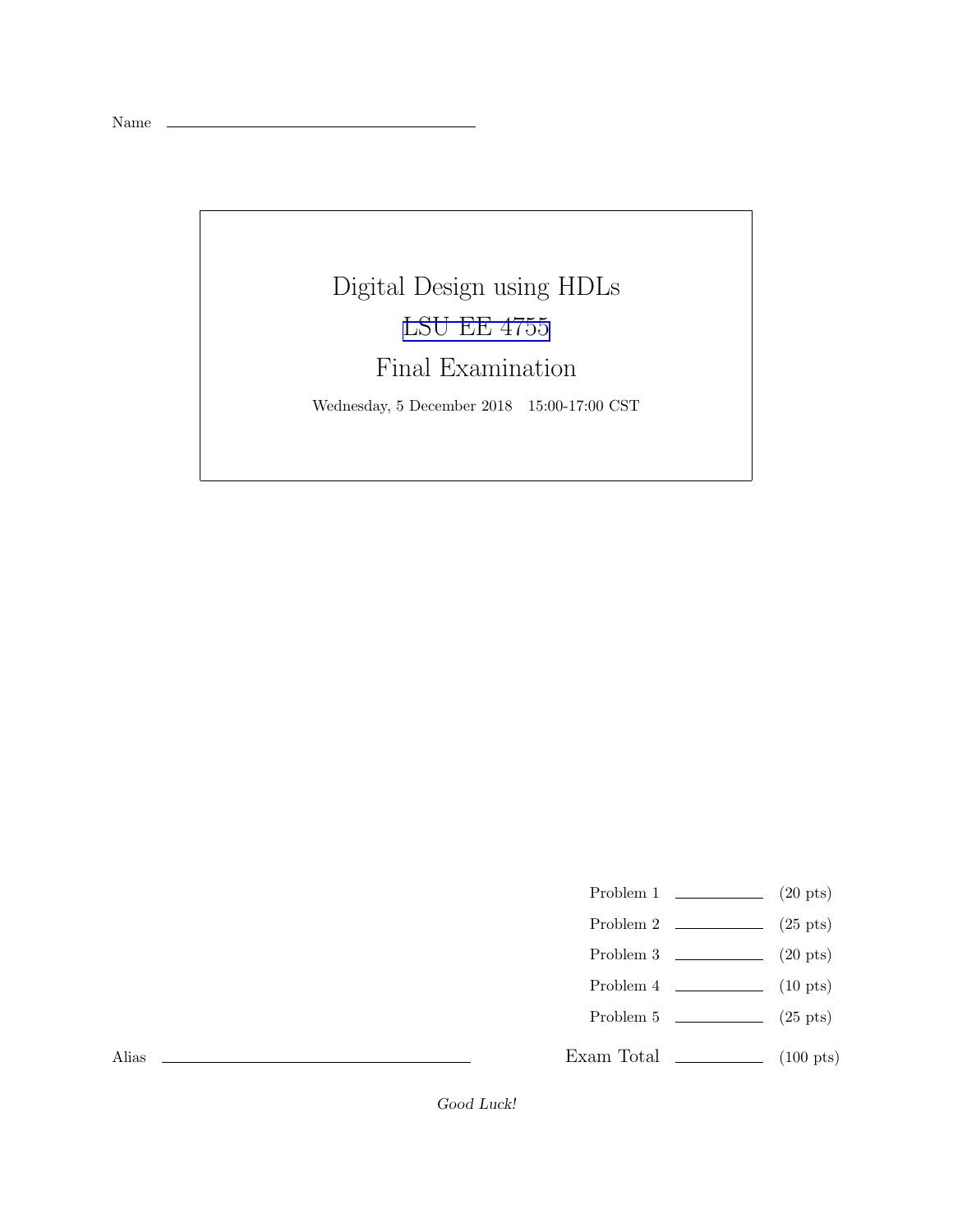Problem 1: [20 pts] Appearing to the right is the hardware inferred for the Homework 7 Problem 2 module, the fast sequential multiplier which skipped over zeros in the multiplicand.

(a) Notice that some hardware is circled in blue. Optimize that hardware and show the cost of the optimized hardware. The optimized hardware should generate signals sv prod and oa new. If possible, replace the multiplexors with simpler gates.

Show optimized hardware.

Cost of optimized hardware:

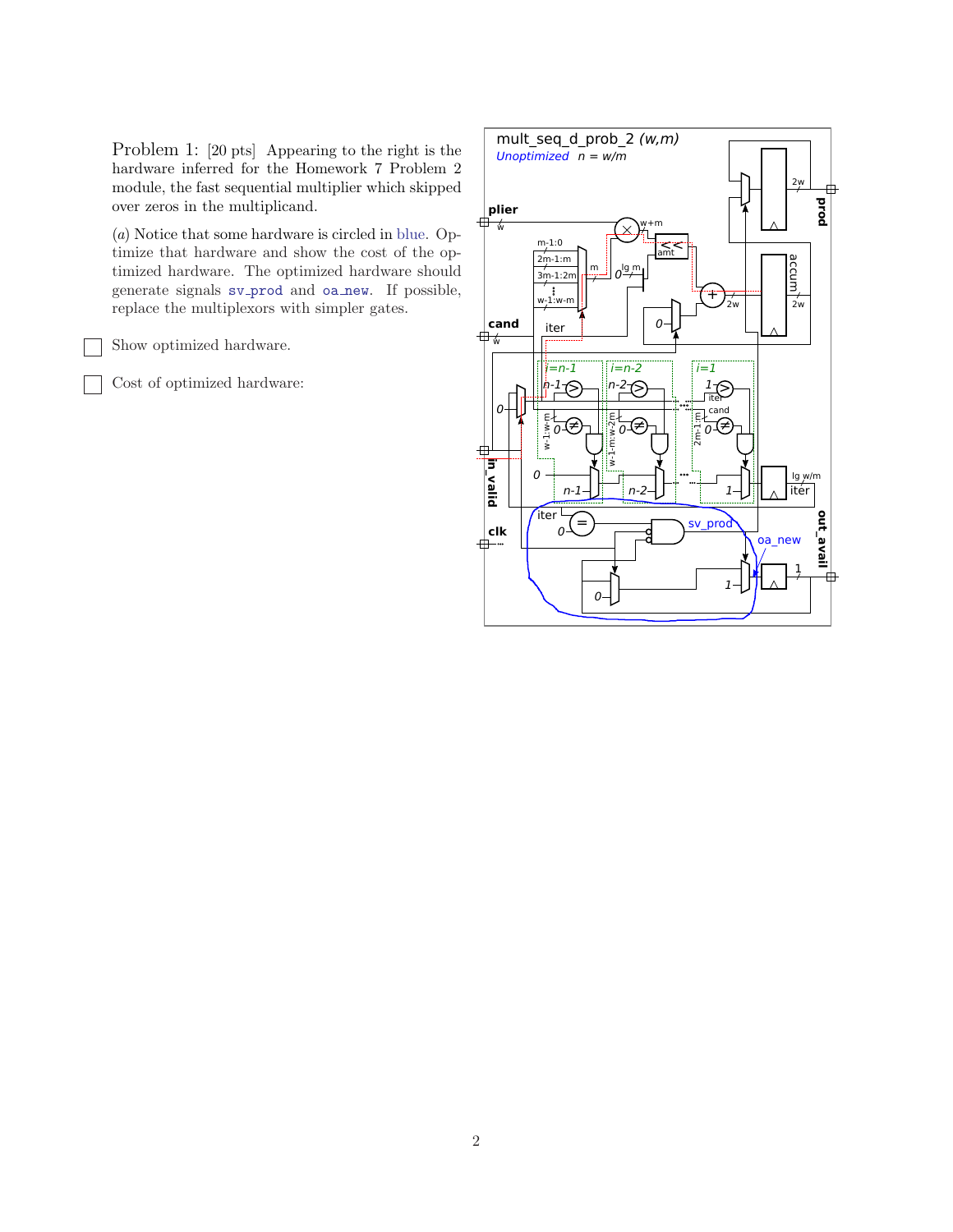(b) In the version of the module appearing below the  $| > |$  units have been replaced by one module, gt, the changed hardware appears in blue. As can be inferred from the diagram bit i of the output of gt, gtv, is 1 iff i>iter. In the Verilog code below gt is instantiated but it is not being used. Modify the Verilog code so that the existing for loop uses the output of gt instead of the > operators. Pay attention to the version of iter used by gt.



Make sure that gt uses correct iter version.

```
module mult_seq_d_prob_2
  #( int w = 16, int m = 2)
   ( output logic [2*w-1:0] prod,
     output logic out_avail,
```
input uwire clk, in\_valid, input uwire [w-1:0] plier, cand );

localparam int  $n = (w + m - 1) / m$ ; localparam int iter\_lg =  $\frac{\cosh(2\ln x)}{\cosh(2\ln x)}$ ; uwire  $[n-1:0]$   $[m-1:0]$   $cand_2d = cand;$ bit [iter\_lg-1:0] iter, next\_iter; logic [2\*w-1:0] accum;

```
uwire [n-1:0] gtv;
```

```
uwire [iter\_lg-1:0] gt_iter = 0; \frac{1}{\sqrt{1-\frac{1}{n}}} FILL IN
```
gt #(n,iter\_lg) **gti**( gtv, gt\_iter );

```
Unoptimized
n = w/m
                                                                                                                           2w
                                                                                                                                    prod
    plier
⊕ ‰
                                                                w+m
                       m-1:0amt
                      2m-1:maccum
                                            \frac{m}{\gamma} o^{lg} m
                       3m-1:2mw_1^{\{8\}} w-m
                                                                                         +
                                                                                                                          2w2w
    cand
                                                                     \Omegaiter
∯
                                gt p<sup>gtv</sup>
                             gti-n n
                                  [n-1][n-2] [1]
       \overline{0}cand
                                                   E<br>N-1-m:w-1<br>N-1-m
                                                                                     \frac{1}{2}<br>\frac{1}{2}<br>\frac{1}{2}\begin{matrix} \frac{1}{2} & \frac{1}{2} & \frac{1}{2} \\ \frac{1}{2} & \frac{1}{2} & \frac{1}{2} \\ \frac{1}{2} & \frac{1}{2} & \frac{1}{2} \\ \frac{1}{2} & \frac{1}{2} & \frac{1}{2} \end{matrix}⊽∉
                                                             ≠
                                                       0
⊞
   in_valid
                     0
                                                                                                                          lg w/m
                                                                                                                         iter
                                 n-1n-2
                                                                                                1
                       iter <sup>L</sup>
                                                                                                                                    out_avail
                                      =
    clk
                               \Omega-
毌
                                                                                                                            1
                                                                                                 1
                                              \Omega
```
mult seq d prob  $2 (w,m)$ 

```
always_ff @( posedge clk ) begin
      if ( in_valid ) begin
         iter = 0; \arctan = 0; \arctan \arctan 0;
      end else if ( !out_avail && iter == 0 ) begin
         prod = accum; out_avail = 1;end
      \text{accum} += plier * cand_2d[iter] << ( iter * m );
      next\_iter = 0;for ( int i=n-1; i>0; i-- ) if ( i>iter && cand_2d[i] ) next_iter = i;
      iter = next_iter;
   end
endmodule
```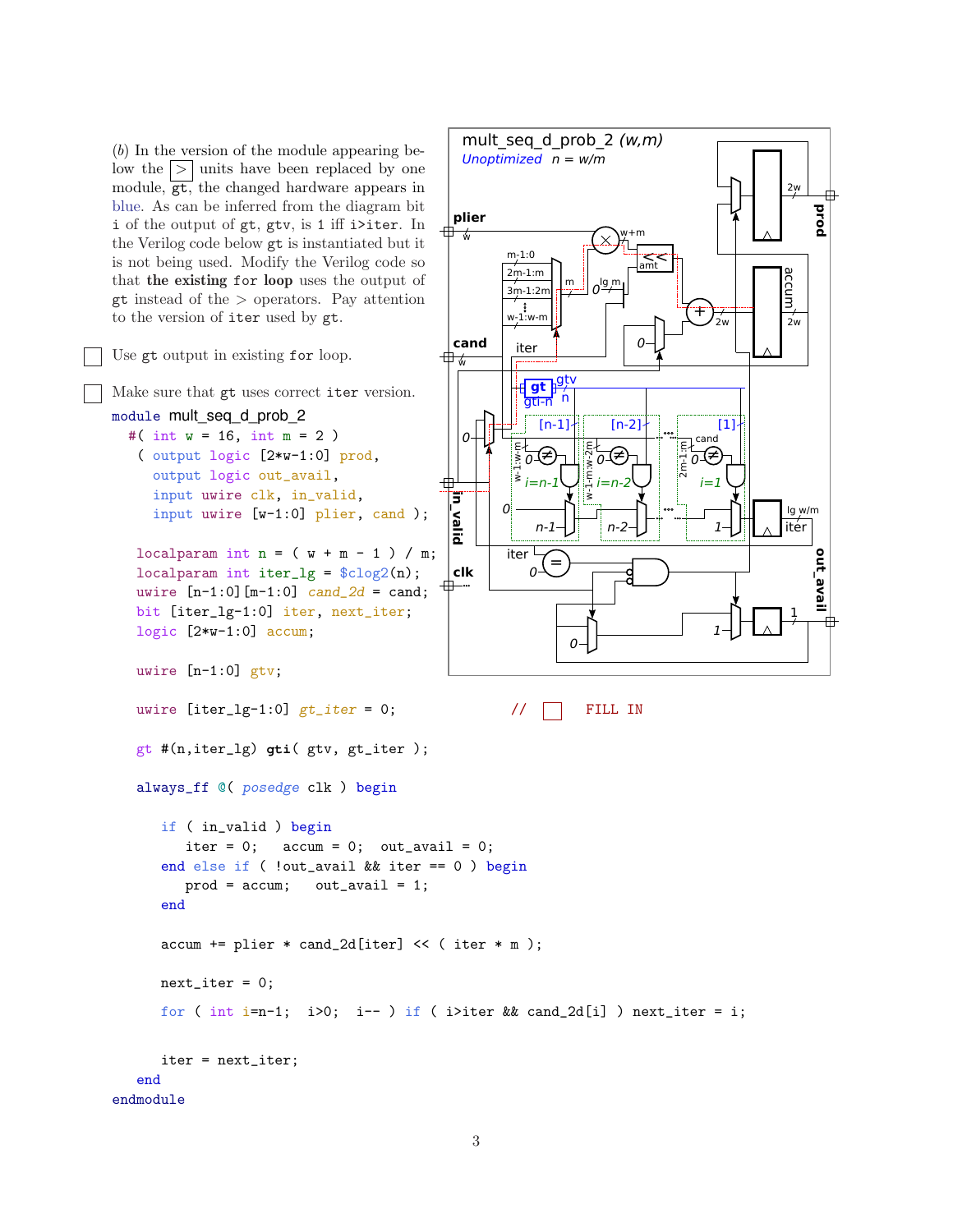Problem 2: [25 pts] The point of the gt module in the previous problem was to reduce cost, just in case the synthesis program didn't notice that the cost of computing each of  $n-1$ >iter,  $n-2$ >iter, ..., 2>iter, 1>iter, would be less than  $n-1$  times the cost of computing one of them. The recursive module below computes these quantities and can be used for the gt module from the previous problem.

```
module gtd_rec #( int n = 16, int lgn =lclog2(n) )
   ( output logic [n-1:0] gt, input uwire [lgn-1:0] iter );
   localparam int nh = n / 2; // Note: n must be a power of 2.
   if ( n == 2 ) begin
      assign gt[0] = 0;
      assign gt[1] = !iter[0];end else begin
     uwire [nh-1:0] gtlo;
      gtd_rec #(nh) glo( gtlo, iter[lgn-2:0] );
     localparam logic [nh-1:0] zeros = 0, ones = -1;
      assign gt = iter[lgn-1] ? { gtlo, zeros } : { ones, gtlo };
   end
endmodule
```
(a) Show the hardware that will be inferred for this module for an arbitrary value of n. In this case, do not show what is inside the recursively instantiated module.

Show hardware for arbitrary  $n > 2$ . (Don't show recursive module contents.)

(b) There should be a significant optimization opportunity in the hardware above. Show it.

Show how the hardware will be optimized. The result should be AND, OR, and other basic logic gates.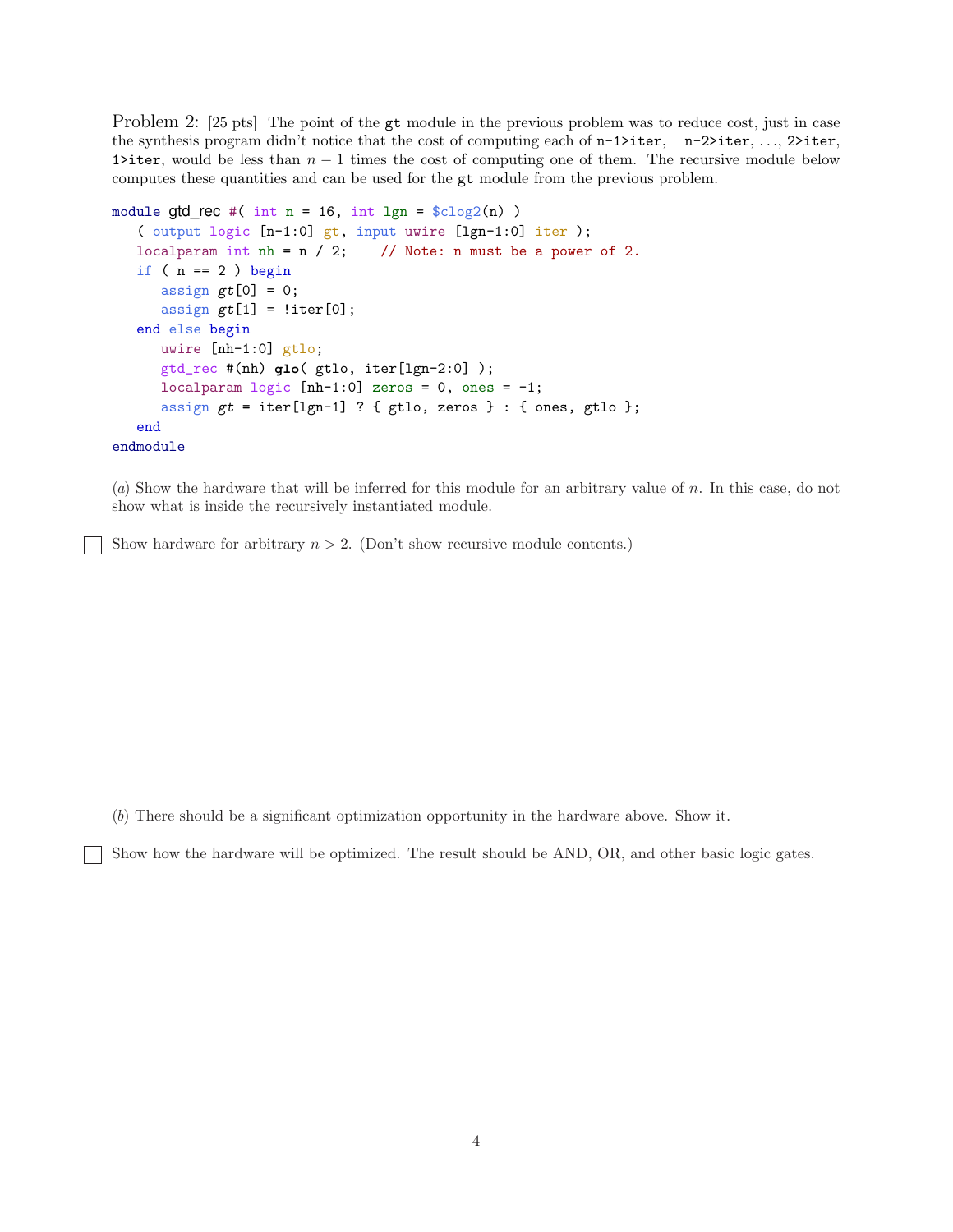(c) Show the hardware that will be inferred for  $n = 8$  after elaboration. That is, show the hardware inside all of the recursive instantiations.

Show hardware for  $n = 8$ . Show the contents of all recursively instantiated modules.

(d) Compute the cost and delay using the simple model. Show these in terms of  $n$  assuming that  $n$  is a power of 2.

Cost and  $\Box$  delay in terms of n.

 $\overline{1}$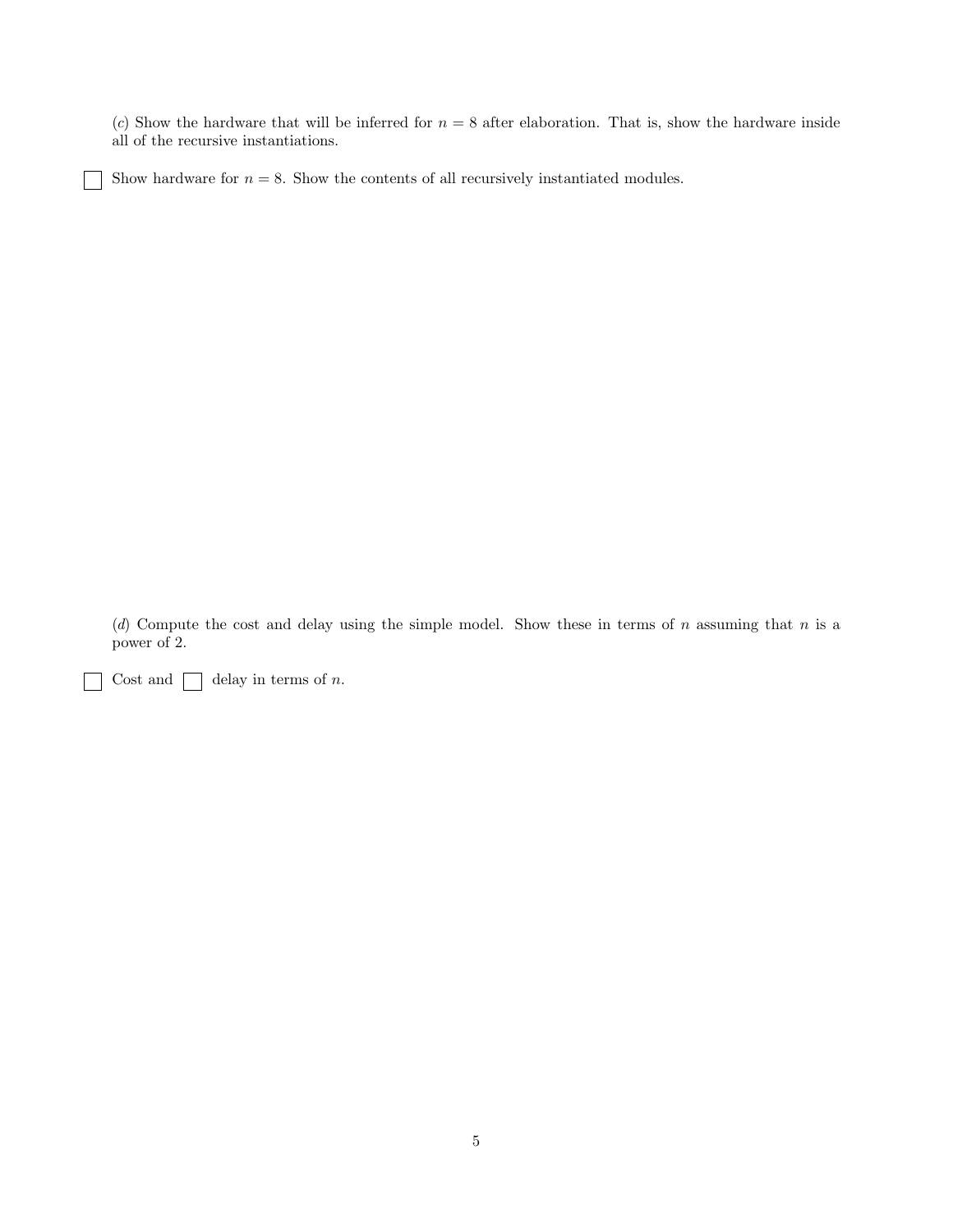Problem 3: [20 pts] Consider the module below.

```
module misc #( int n = 8 )
   ( output logic [n-1:0] a, g, e,
    input uwire [n-1:0] b, c, j, f, input uwire clk);
  logic [n-1:0] z;
  always_ff @( posedge clk ) begin
     a \leq b + c; // Note: nonblocking assignment.
     z = a + j;g = z;end
  always_comb begin
     e = a * f;end
endmodule
```
(a) Show the hardware that will be inferred for the module above.

Show inferred hardware.  $\Box$  Pay attention to what is and is not a register.  $\Box$  Clearly show module - 1 ports.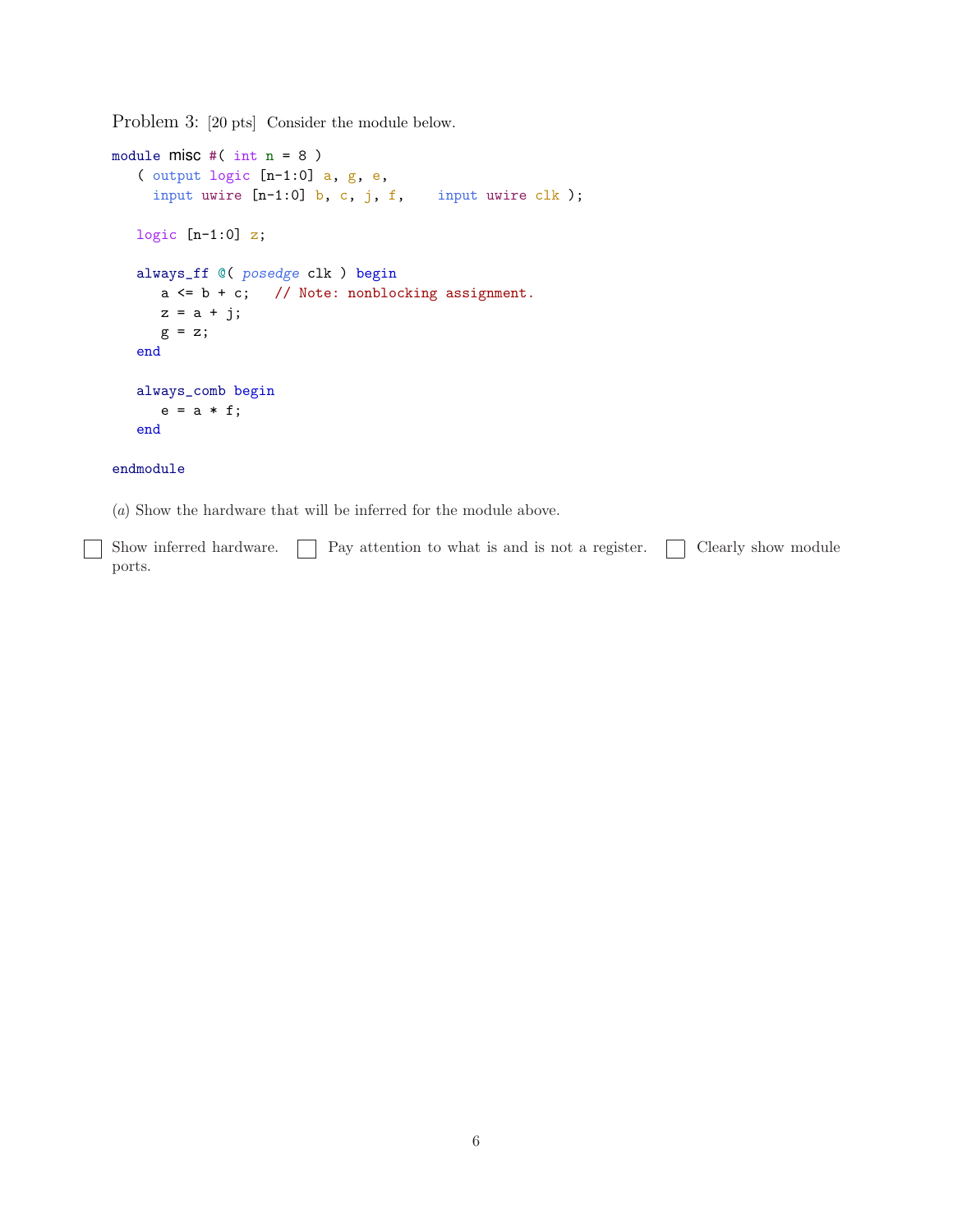```
module misc #(\text{int } n = 8)( output logic [n-1:0] a, g, e,
    input uwire [n-1:0] b, c, j, f, input uwire clk);
  logic [n-1:0] z;
  always_ff @( posedge clk ) begin // Code Position Label: alf
     a \leq b + c; // Note: nonblocking assignment.
     z = a + j;g = z;end
  always_comb begin // Code Position Label: alc
     e = a * f;end
```
## endmodule

(b) Suppose that the event queue is empty at  $t = 10$  when simulating the module above. Show the contents of the event queue for the code above based on the following changes: At  $t = 10$  j changes. At  $t = 12$  clk changes from 0 to 1. At  $t = 14$  f changes.

Show the state of the event queue from  $t = 10$  until it is empty.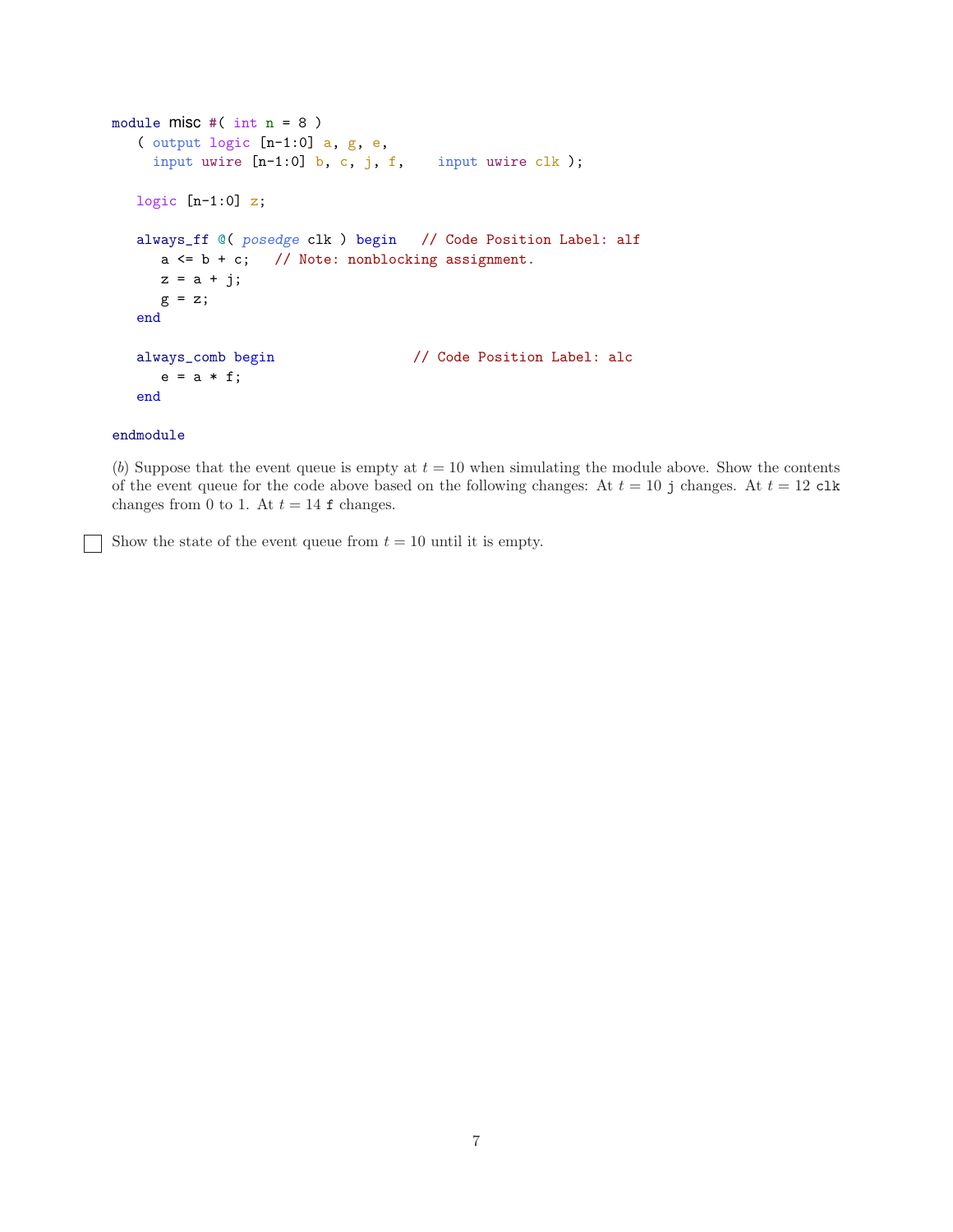Problem 4: [10 pts] Answer each question below.

(a) The module below is not compilable. Explain why and fix it based on what it looks like it is trying to do.

```
module more
  ( input uwire [5:0] w,
    input uwire [w-1:0] a, b,
    output uwire [w:0] s );
   assign s = a + b;
endmodule
Fix the problem.
```
Describe the problem:

(b) The module below is supposed to count cycles but it won't work as written. Describe the problem and fix it.

```
module tic_toc
  ( output logic [7:0] cycles,
    input uwire clk, reset );
   always_comb begin
      if ( reset ) cycles = 0;
      else if ( clk ) cycles = cycles + 1;
   end
```
endmodule

Describe the problem:

Fix the problem.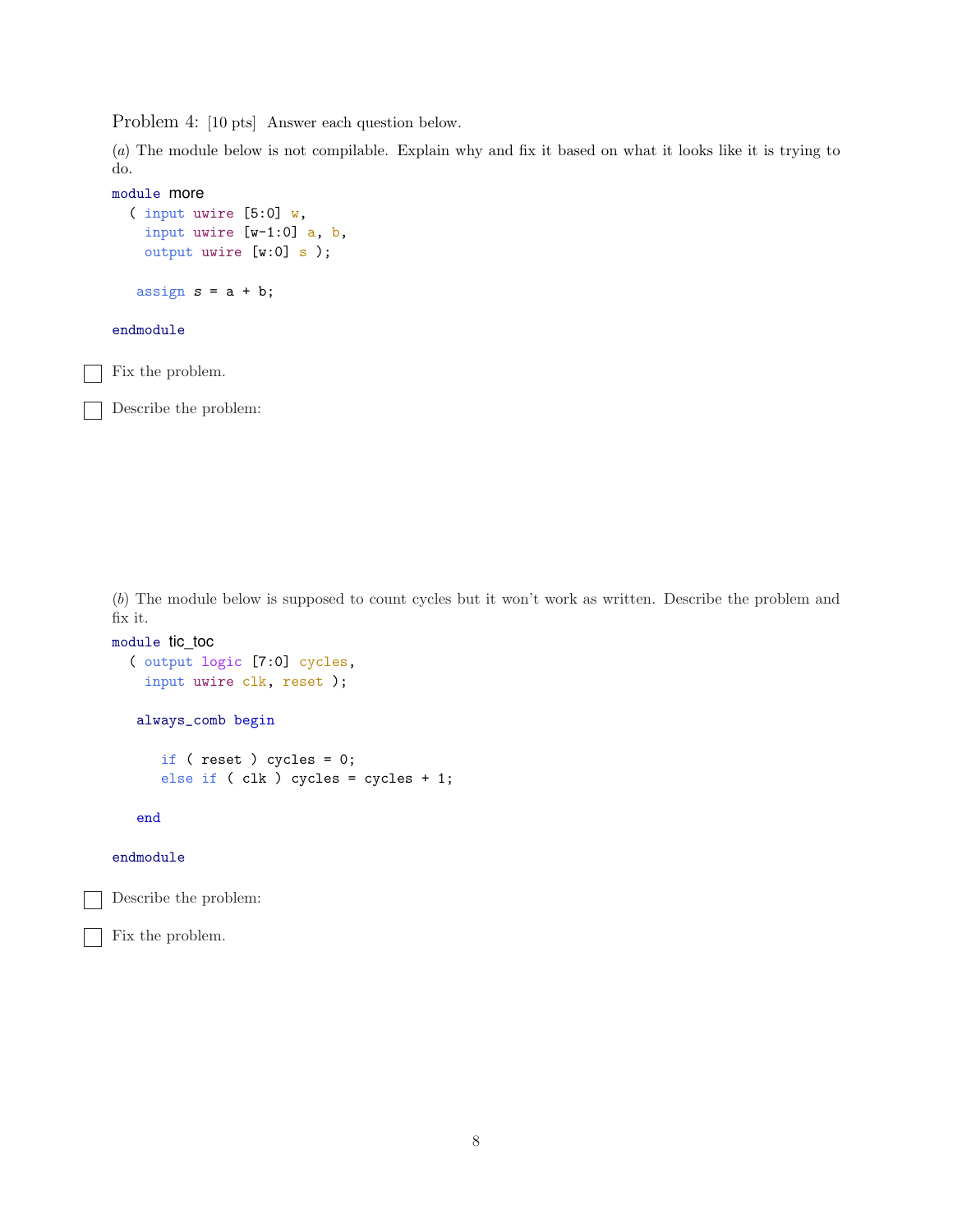Problem 5: [25 pts] Answer each question below.

(a) Appearing below is synthesis data showing the clock period of degree-m sequential workfront multipliers and degree-m sequential regular (dm) multipliers for sizes  $m = 1$ ,  $m = 2$ ,  $m = 4$ , and  $m = 8$ .

| Module Name              | Area   | Period | Period | Total   |
|--------------------------|--------|--------|--------|---------|
|                          |        | Target | Actual | Latency |
| mult_seq_wfront_m_w32_m1 | 191334 | 1000   | 3766   | 241024  |
| mult_seq_wfront_m_w32_m2 | 205303 | 1000   | 3857   | 123424  |
| mult_seq_wfront_m_w32_m4 | 260182 | 1000   | 5266   | 84256   |
| mult_seq_wfront_m_w32_m8 | 351910 | 1000   | 7031   | 56248   |
|                          |        |        |        |         |
| mult_seq_dm_w32_m1       | 246818 | 1000   | 31113  | 995616  |
| mult_seq_dm_w32_m2       | 279486 | 1000   | 30994  | 495904  |
| mult_seq_dm_w32_m4       | 314724 | 1000   | 32127  | 257016  |
| mult_seq_dm_w32_m8       | 408659 | 1000   | 31251  | 125004  |

As m increases the clock period of the workfront multiplier increases by a significant amount, while the period of the sequential multiplier barely changes. Why?

Why does the workfront period increase so much more than that of the regular multiplier?

Let  $p_w(m)$  and  $p_r(m)$  denote the clock period of the degree-m workfront and regular multipliers. Show expressions for  $l_w(m)$  and  $l_r(m)$ , the latencies of these multipliers.

Finish the following expression for latency:  $l_w(m) = p_w(m)$ 

Finish the following expression for latency:  $l_r(m) = p_r(m)$ 

(b) The reasoning in the statement below is, as of this writing, incorrect. Provide the correct reason to not spend time on multiplier modules.

"One should not spend time trying to develop efficient multiplication hardware because the synthesis program is very good at optimizing logic and will synthesize something at least as good as a human can."

When working on a design that makes heavy use of multiplication one should just use multiplication operators and not try to implement your own because: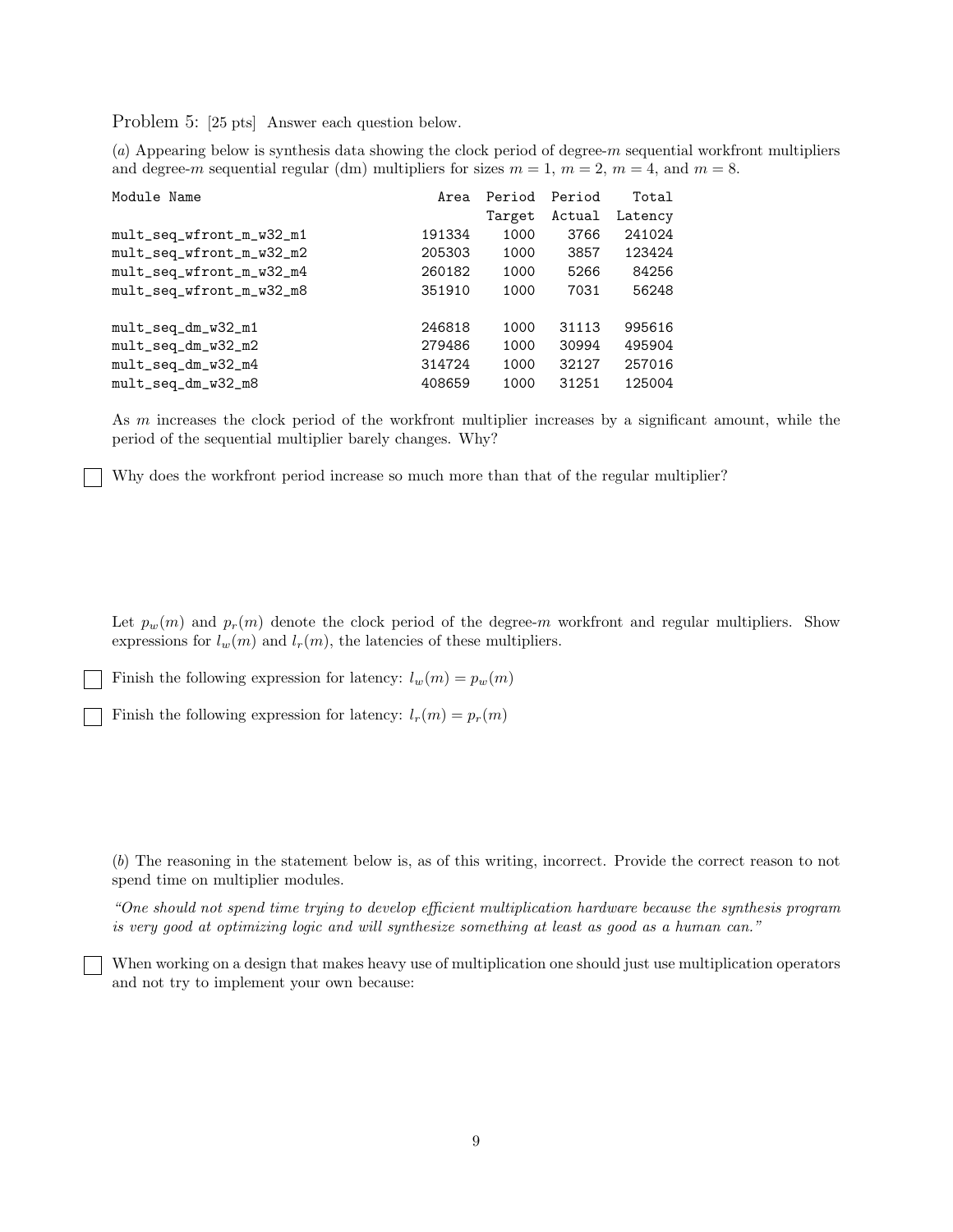(c) Sequential multipliers S0 and S1 have the same latency and cost, but the clock period for S1 is lower than S0.

Which is preferred?  $\Box$  Explain.

Pipelined multipliers P0 and P1 have the same latency and cost, but the clock period for P1 is lower than P0.

Which is preferred?  $\hfill\Box$  <br> Explain. - 1

 $\mathsf{I}$